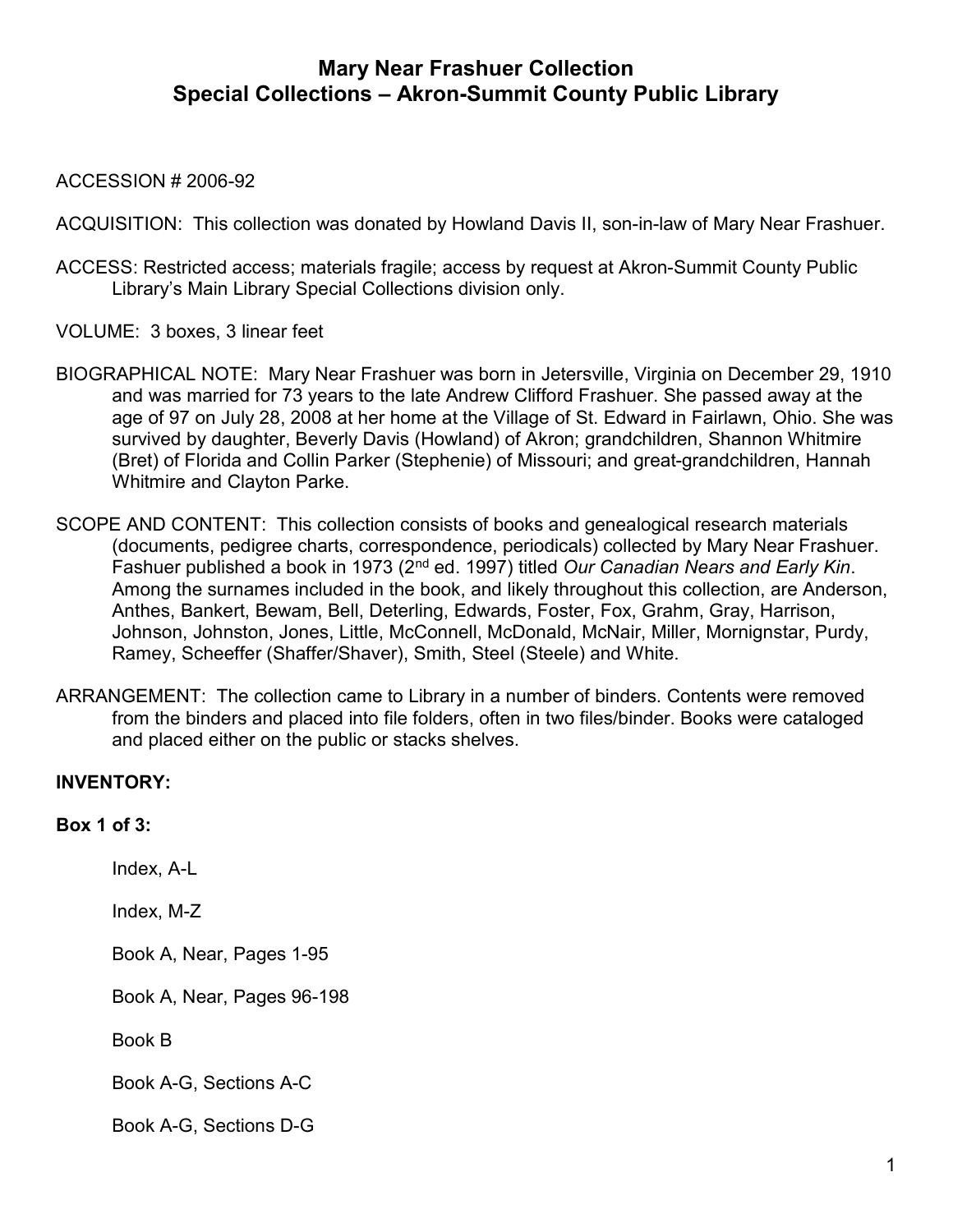## Box 1 of 3 (continued):

Book H and Military, Pages 1-151

Book H and Military, Pages 152-230A

Book I-M, Pages 1-231

Book I-M, Pages 232-451

Book N, Vol 1, Pages 1-75

Book N, Vol 1, Pages 76-150ax

Book N, Vol 2, Pages 150-240

Book N, Vol 2, Pages 241-333

Book N, Vol 3

Book N-W, Vol 1, Pages 1-200

Book N-W, Vol 1, Pages 201-344

Book N-W, Vol 2, Pages 345-477

Book N-W, Vol 2, Pages 477-561

Book R, Hemming

Book T, Pages 1-102

Book T, Pages 103-185

## Box 2 of 3:

Cemeteries A-S binder, Cemeteries

Cemeteries A-S binder, A-S

Census, Pages 1-203

Census, Pages 204-400

Census, Pages 401-559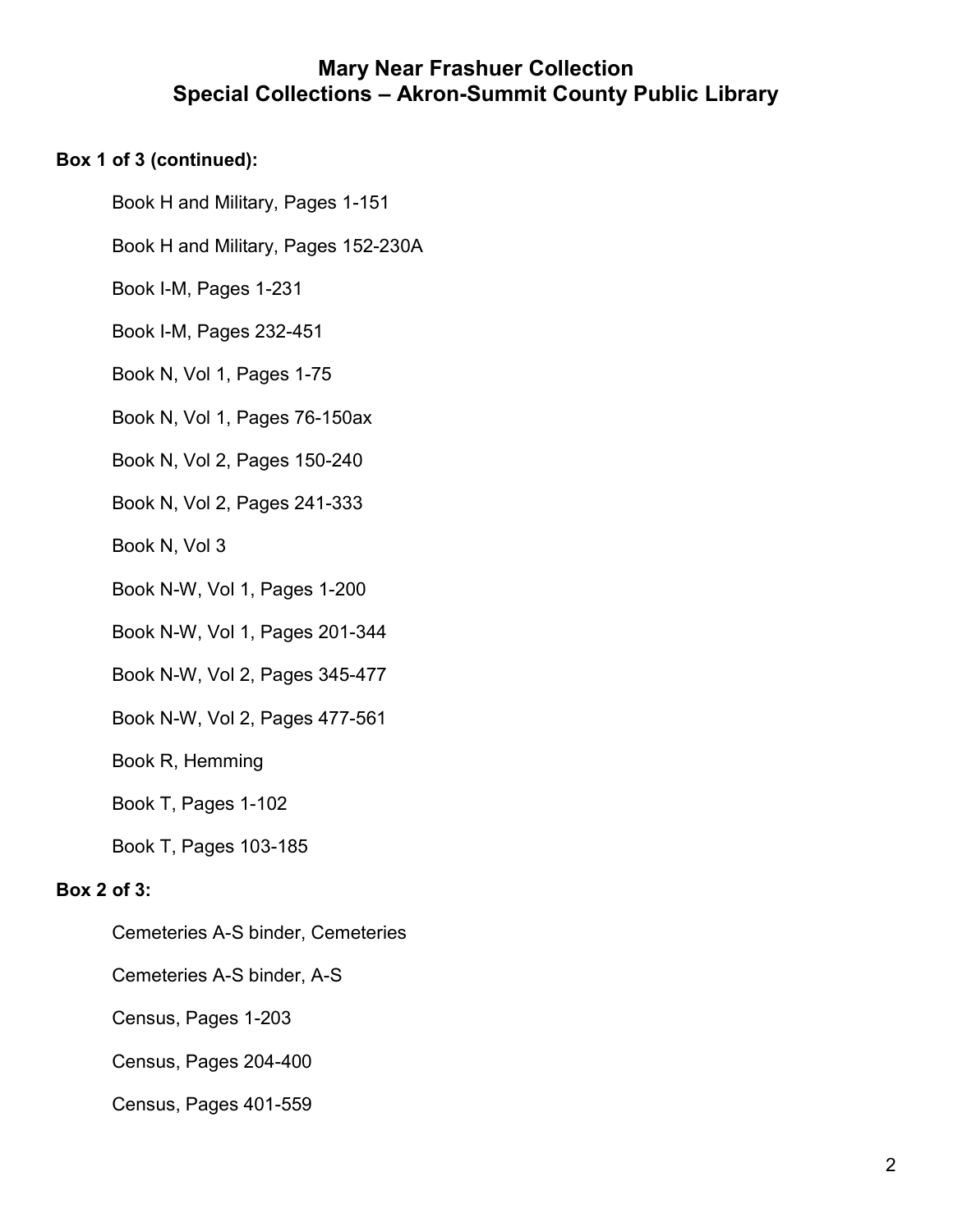## Box 2 of 3: (continued)

DAR, Deeds, Godsey War Record, Part 1 DAR, Deeds, Godsey War Record, Part 2 Deeds, Wills, Births, Deaths, Baptisms, Marriages, Church Records Godsey, Tabs A-H Godsey, Tabs L-T Harrington Letters, Items 1-35 Harrington Letters, Items 36-76 Index to Deeds, Wills, Births, Deaths, Baptisms, Marriages, Church Records Index to Lots, Cemeteries, Census Index Name Near, Church, Places, Map "Mom" binder contents Untitled green binder contents (Godsey, Amelia Co. VA) The Mound, 1929 Fairmont State College yearbook The Mound, 1931 Fairmont State College yearbook Family Group Sheets Correspondence with Joann Hughes, Victoria BC Canada Correspondence with others researching Nears Correspondence about Near Bookl Correspondence from Florence Beattie "Amnesia is Not Always Bad," 9-page paper about her family research Call Light in Room 203, by Bill Near Petitions, Sales, Rhinebeck & Dutchess Co, NY pamphlets, Lots Canada & NY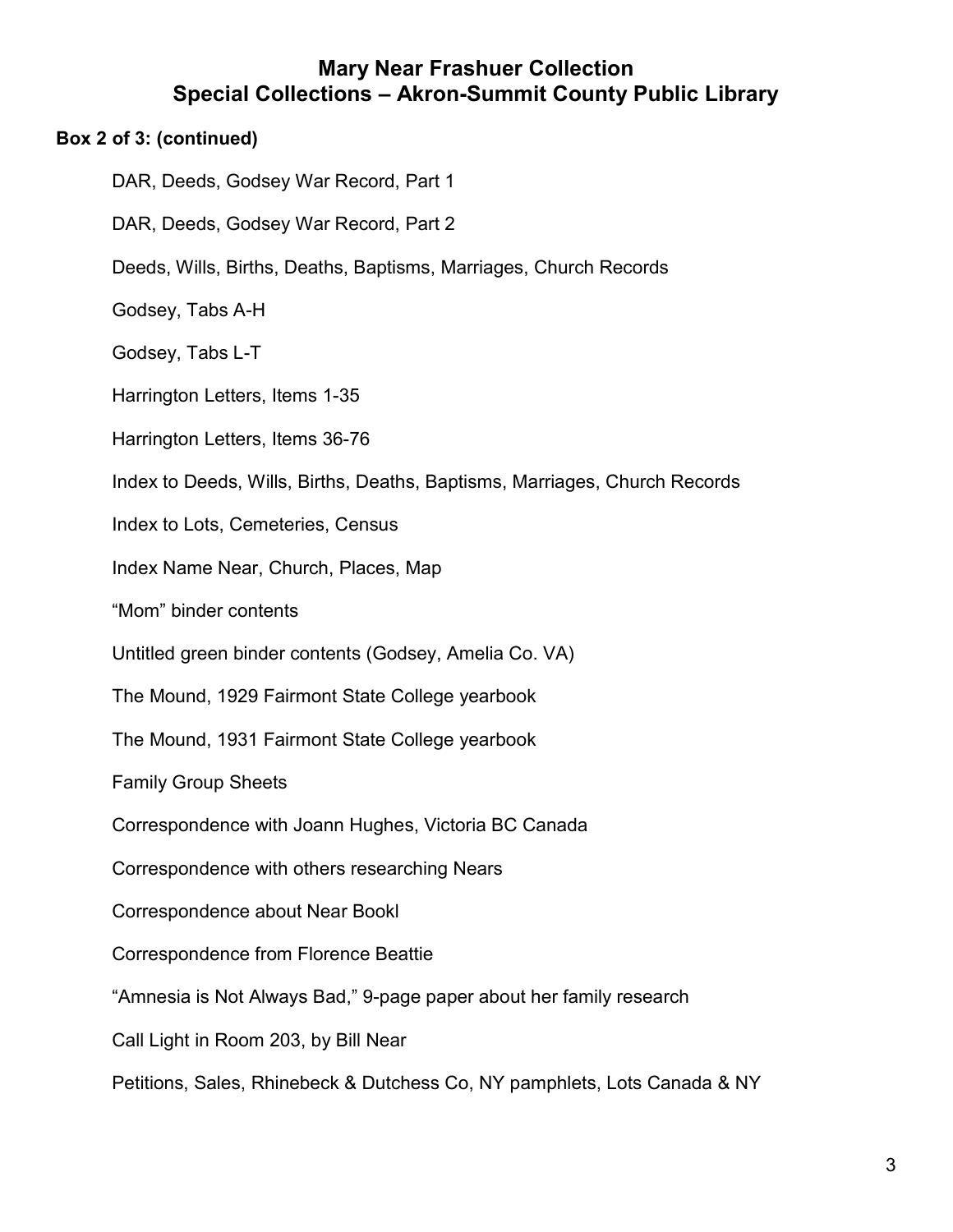#### Box 2 of 3: (continued)

Contents of blue folder with research on Karl Naher compiled by C.A. Near

Black folder of family group sheets from Carl Neher

Light blue folder with A History of the Family of Charles Augustus Near…

#### Box 3 of 3:

Two shoe boxes of index cards on family members. Most of the cards are for Near ancestors, grouped alphabetically by given name. At the back of box two are cards for ancestors from allied families.

Two-inch orange binder with tabs for the following names: Anthony Michel, Fred Neher, Christina Neher, Johannes Runckle, Joseph Near, (Johann) Jacob Near, Barent Neher, Henry Crippen Neer. Materials include family group sheets, biographies, correspondence, certificates, photographs.

Books (cataloged and available in our reference area)

A Century of Municipal History, 1792-1892 / Compiled from the Municipal Records of the County of Welland, Volumes 1 and 2, by Ernest Cruikshank [Welland, Ont.]: Published by authority of the County Council: Tribune Print, [1892-1893]

The American loyalists in the eastern seigniories and townships of the province of Quebec, by Wilbur H. Siebert. Ottawa, Printed for the Royal Society of Canada, 1913.

As the Near Family Tree Grows, by Clarence Alden Near, Minneapolis: The Author, 1961

As the Near Family Tree Grows: Descendants: Peter Near (1787), John Near (1817), John Franklin Near (1856), by Clarence Alden Near, Minneapolis: The Author, 1962

As the Near family tree grows: History and Genealogy, Conrad Neer, Sr., Virginia; Descendants: Philip Henry, John, Conrad Jr., res[iding in] Ohio [and] Virginia, by Clarence Alden Near, Minneapolis: The Author, 1961-62

Historical monuments and observatories of Lundy's Lane and Queenston Heights / by James C. Morden [Niagara Falls, Ont.] : Published under the direction of the Lundy's Lane Historical Society, 1929.

Neer kindred / [compiled by Mr. and Mrs. J.R. Gammon. Stockton, Mo., 1969?]

Old Deeds Belonging to the Salem County Historical Society, with an Index of Unrecorded Deeds, by the Salem County Historical Society, Salem, N.J.: 1961

Township no. 2, Mount Dorchester, Stamford, by Ernest Green, [S.l., s.n., 1929?]